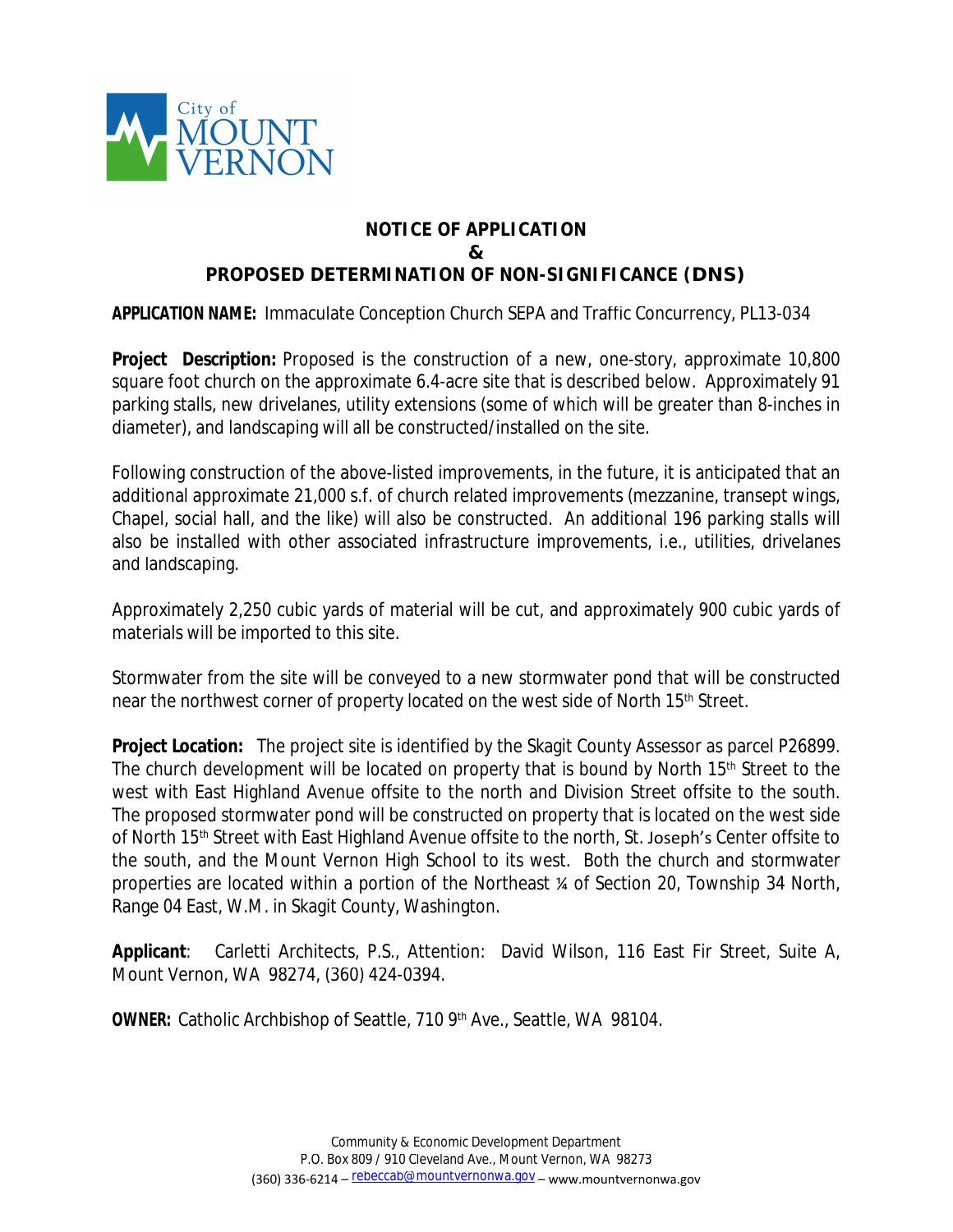**Optional Determination Of Non-Significanc (DNS):** As the Lead Agency, the City of Mount Vernon has determined that significant environmental impacts are unlikely to result from the proposed project. Therefore, as permitted under the RCW 43.21C.110, the City of Mount Vernon is using the Optional DNS process to give notice that a DNS is likely to be issued. Comment periods for the project and the proposed DNS are integrated into a single comment period. There will be no comment period following the issuance of the Threshold Determination of Non-Significance (DNS). A 10-day appeal period will follow the issuance of the MDNS.

| <b>PERMIT APPLICATION DATE:</b>                                              | April 10, 2013                                                                                                                                          |
|------------------------------------------------------------------------------|---------------------------------------------------------------------------------------------------------------------------------------------------------|
| <b>NOTICE OF TECHNICALLY COMPLETE</b><br><b>APPLICATION:</b>                 | April 22, 2013                                                                                                                                          |
| <b>Permits/Review Requested:</b>                                             | State Environmental Policy Act (SEPA) review, &<br>Traffic Concurrency Review.                                                                          |
| <b>OTHER PERMITS THAT MAY</b><br>Be Required:                                | Utility and Right-of-Way Permits from the City of<br>Mount Vernon, Fill & Grade Permit, Building<br>Permit, Site Plan Review, Parking and Civil Review. |
| <b>APPLICATION MAY BE REVIEWED AT:</b>                                       | City of Mount Vernon<br>Community & Economic Development Department<br>910 Cleveland Avenue<br>Mount Vernon, Washington 98273                           |
| <b>CONSISTENCY OVERVIEW</b>                                                  |                                                                                                                                                         |
| Land Use:                                                                    | The property is located within the Public (P)<br>District. The Comprehensive Plan designation is<br>'Community Park' and 'School' for this site.        |
| <b>ENVIRONMENTAL DOCUMENTS THAT</b><br><b>EVALUATE THE PROPOSED PROJECT:</b> | SEPA Environmental Review PL13-034,<br>Traffic Concurrency Review.                                                                                      |
| <b>DEVELOPMENT REGULATIONS</b><br>Used For ProjectMitigation:                | The project is subject to the City's SEPA<br>Ordinance, the Comprehensive Plan, Subdivision<br>and Zoning Code, Drainage, Engineering and               |

Concurrency Requirements and other applicable local, state and federal regulations as appropriate.